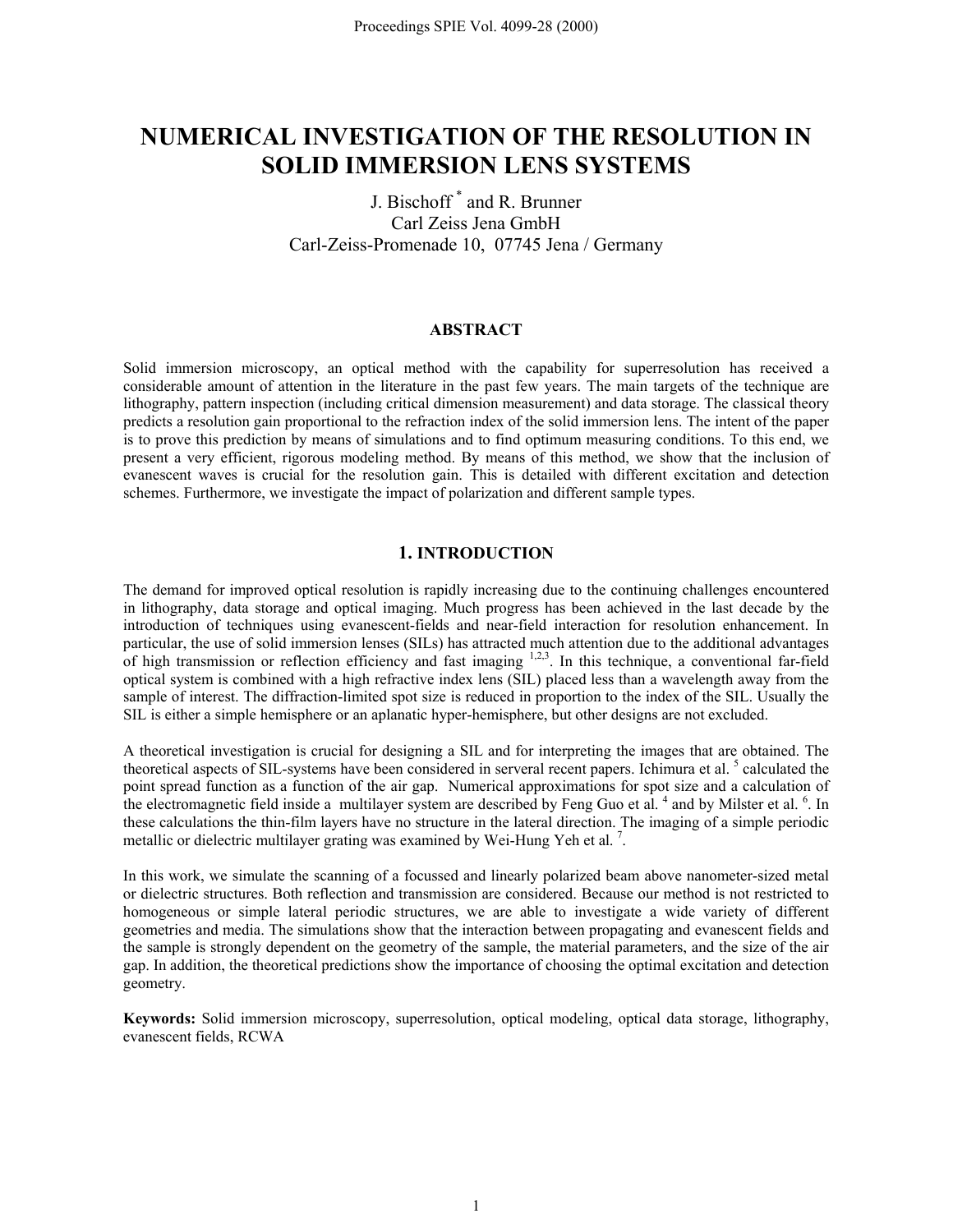### **2. THEORY**

#### **2.1 Fundamental**

In the following, we describe a model for simulating scanning solid immersion microscopy of an arbitrary sample. Due to the required accuracy, a rigorous full vector treatment is necessary. The FDTD (finite difference time domain) <sup>8</sup> and MMP (multiple multipole) <sup>9</sup> methods are often used, however, they require a full electromagnetic computation for every scan position. As will be shown here, a frequency domain method (i.e., a modal method) in combination with the angular spectrum representation of the incident field is more efficient, even for samples with an arbitrary pattern

In order to calculate the diffracted field, the incident (focussed) electromagnetic field has to be convolved with the diffraction response of the scatterer. According to Fourier analysis, a convolution in real space is equivalent to a simple multiplication in the frequency domain. Fourier transforming the incident field yields the angular spectrum which represents an arbitrary wavefront as a superposition of plane waves with complex amplitudes  $\tilde{A}_m$ . The angular discretization of the spectrum is governed by the ratio between spatial pitch d and wavelength via the Bloch theorem:

$$
\beta_m = \beta_0 + m \frac{\lambda}{d} \tag{1}
$$

with  $\beta_0 = n \cdot \sin(\theta)$  (where n is the refractive index and  $\theta$  the main angle of incidence) and m being the order of the Rayleigh mode. The incident spectrum can be represented by a column vector:

$$
\mathbf{I} = \begin{pmatrix} \cdots \\ \widetilde{\mathbf{A}}_{m} \\ \cdots \end{pmatrix} . \tag{2}
$$

The response of the scatterer can be computed by a modal diffraction method (see subsection 2.2). This yields an excitation independent reflection matrix  $\mathbf{R} = (r)_{o,i}$  or a transmission matrix  $\mathbf{T} = (t)_{o,i}$ . The product **RI** (or **TI**) gives the angular spectrum of the diffracted wave. The angular spectrum is equivalent to the directional distribution of the diffracted light in the far field of the sample. Incidentally, the angular spectrum of the diffracted wave can be Fourier-inverted to give the spatial distribution of light in the near field.

In almost the same manner as the illumination, the detection is also focussed by means of a detector optics which relays the diffracted spectrum to a detector. The detection process is described mathematically by a row vector **D** containing complex-valued elements  $D_m$ . Each element represents the detection efficiency in one angular direction. Of course, the same discretization has to be chosen for illumination, diffraction, and detection. The most common detector function would be a conical or annular aperture. More sophisticated detector functions could also include phase shifting units. Finally, the intensity I<sub>D</sub> measured at the detector is proportional to squared modulus of the vector-matrix-vector product:

$$
I_{D} \propto \left| \begin{pmatrix} \dots & D_{m} & \dots \end{pmatrix}_{0} \cdot \left( r \right)_{0,i} \cdot \left( \widetilde{A}_{m} \atop \dots \right)_{i} \right| \tag{3}
$$

#### **2.2 Rigorous Coupled Wave Analysis (RCWA)**

Basically, the RCWA belongs to the modal methods with Fourier expansion (MMFE). "Modal" indicates that each cartesian component of the electromagnetic field is developed in terms of the transversal wavenumber component β: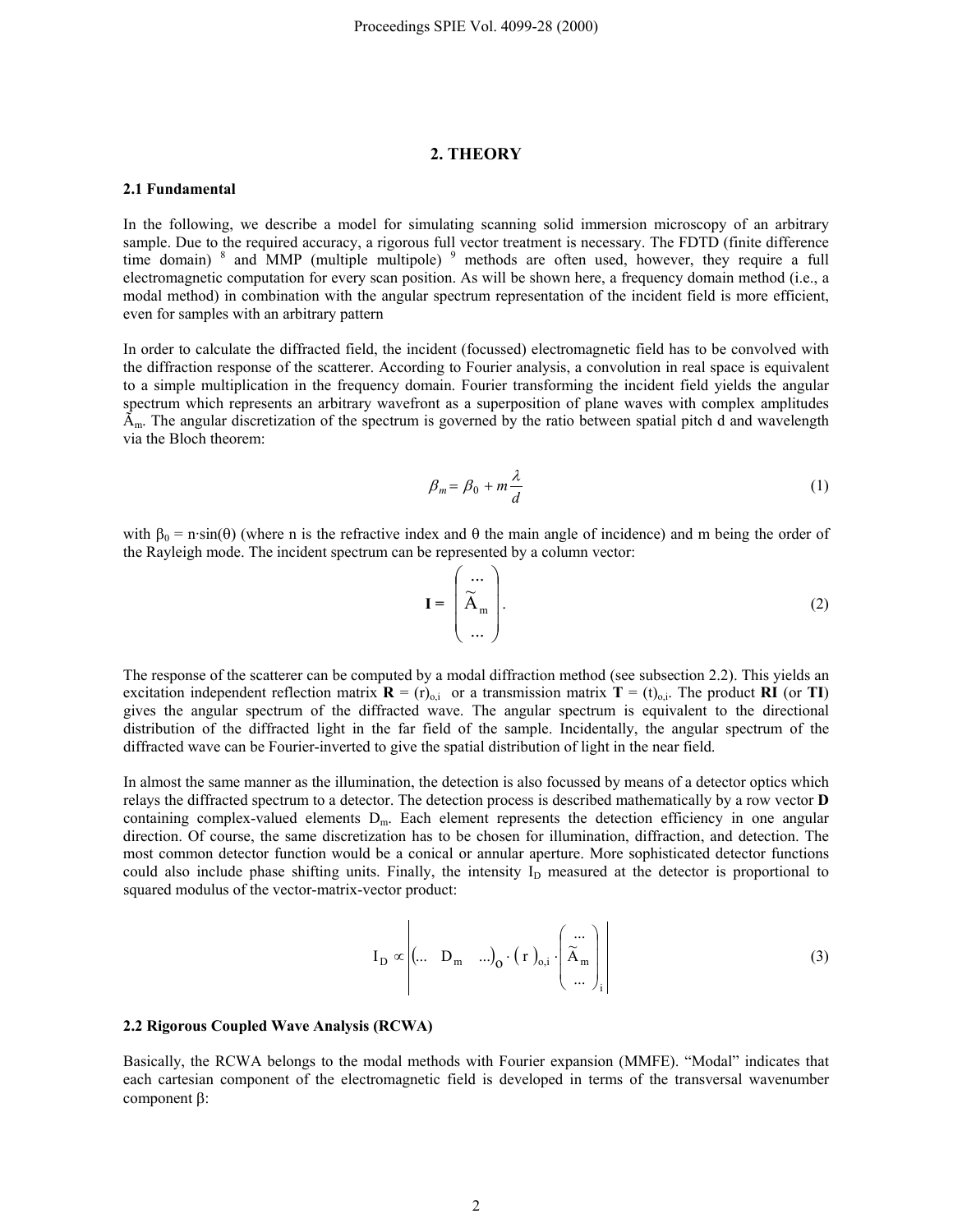$$
E(z, \vec{r}) = \sum_{\vec{\beta}} E(z, \vec{\beta}) \cdot \exp(i\vec{\beta}\vec{r})
$$
(4)

where z is the normal direction and  $\vec{r}$  is a vector in the transversal plane. In addition, the RCWA is a modular method, i.e., the diffraction problem is solved for simple objects and then the elementary solutions are coupled by means of an appropriate matrix. The basic elements of the RCWA are slices (as sketched in fig. 1). These are flat layers (with plain interfaces) with changes of the permittivity ε permitted only in the transversal direction. In a modal method such as ours, the reciprocal space (or k-space) representation of ε is used. Then, starting from Maxwell's equations in modal notation and eliminating the normal components of the electromagnetic field, a system of second order differential equations with constant coefficients can be obtained for the transversal field components  $E_x$ ,  $E_y$ ,  $H_x$  and  $H_y$ . The system can then be solved by diagonalizing its characteristic matrix. This leads to matrices that describe the propagation of the Bragg-modes within a RCWA-slice and the coupling between these modes and the transversal field components at each interface between the slices. Eventually, the matrices have to be coupled to connect the cause and effect. Here, a recursive coupling scheme is strongly recommended to ensure rapid convergence of the algorithm. In the end, one obtains matrices  $r^f$ ,  $r^b$ ,  $t^f$  and  $t^b$  that describe the coupling between all incident cause and diffracted effect modes.

$$
\begin{pmatrix} \mathbf{s}_-^{\mathbf{f}} \\ \mathbf{s}_+^{\mathbf{b}} \end{pmatrix} = \begin{pmatrix} \mathbf{r}^{\mathbf{f}} & \mathbf{t}^{\mathbf{b}} \\ \mathbf{t}^{\mathbf{f}} & \mathbf{r}^{\mathbf{b}} \end{pmatrix} \cdot \begin{pmatrix} \mathbf{s}_+^{\mathbf{f}} \\ \mathbf{s}_-^{\mathbf{b}} \end{pmatrix}
$$
 (5)

The diffraction modes in the substrate and superstrate, i.e.,  $s_{\pm}$  are also called Rayleigh modes. For example, if the system (stack) is excited from the front side  $(s<sub>+</sub>^f)$  and the detection is in reflection  $(s<sub>+</sub>^f)$  then the diffraction is described by  $r^f$ . The submatrices  $r^f$ ,  $r^b$ ,  $t^f$  and  $t^b$  are dense matrices (they become diagonal for unpatterned flat layers). In case of plane wave incidence, only one column of the diffraction matrix is projected whereas a strongly focussed wave projects the whole matrix. The cause and effect modes are depicted schematically in fig. 1.





The Rayleigh modes are connected to the transversal field components via: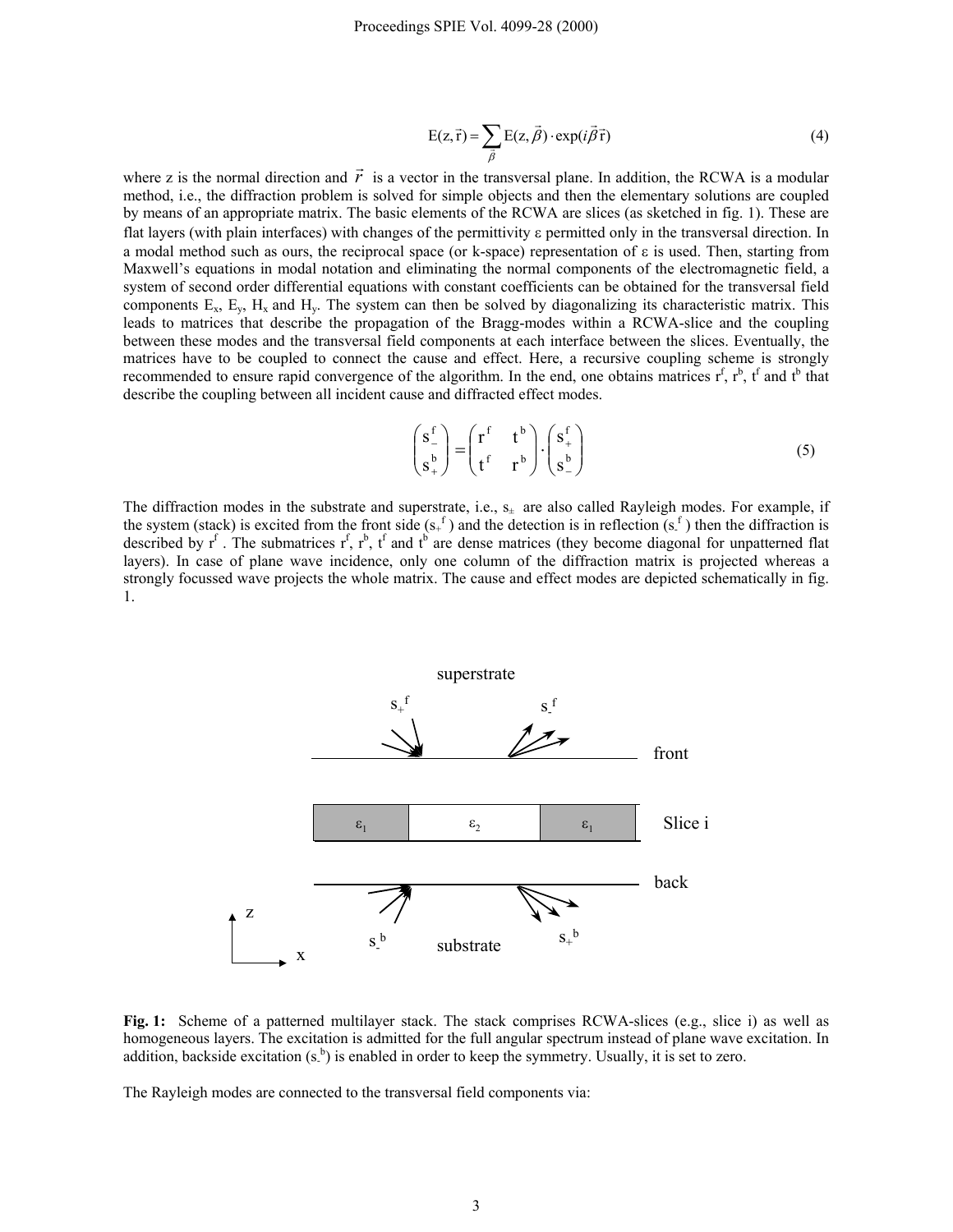$$
\begin{pmatrix} E_y \ H_x \end{pmatrix} = \begin{pmatrix} 1 & 1 \ \alpha & -\alpha \end{pmatrix} \cdot \begin{pmatrix} s_+ \ s_- \end{pmatrix}
$$
\n(6.1)

for TE-polarization and

$$
\begin{pmatrix} H_y \\ E_x \end{pmatrix} = \begin{pmatrix} 1 & 1 \\ -\alpha/\varepsilon & \alpha/\varepsilon \end{pmatrix} \cdot \begin{pmatrix} s_+ \\ s_- \end{pmatrix}
$$
 (6.2)

for TM-polarization. The wave vector component  $\alpha_m$  in the normal direction is obtained from  $\beta_m$  by means of the dispersion relation (with the normalization  $\omega/c = 1$ ):

$$
\varepsilon - \beta_m^2 = \alpha_m^2; \quad \mathfrak{I}(\alpha_m) \ge 0 \tag{7}
$$

The two solutions of the quadratic equation give rise to waves propagating in the  $\pm z$  direction. A detailed description of the RCWA can be found for example in <sup>10</sup> and <sup>11</sup>.

#### **2.3 Application to SIL modeling**

The algorithm developed in the previous section can be applied to the modeling of SIL scanning microscopy. We assume that the incident angular spectrum in the superstrate, i.e., within the SIL, is known. In case of aberrationfree coupling optics it is simply a cone of rays within a certain numerical aperture. Then, the scatterer is sliced according to the RCWA-requirements and the diffraction matrix is computed (either  $r<sup>f</sup>$  or  $f<sup>f</sup>$  since the incidence is only from the front side). In order to perform a scan, the focussed spot has to be shifted across the specimen. This lateral shift  $x_0$  as well as a defocusing  $z_0$  of the probing beam can be expressed by additional phase terms applied to the incident angular spectrum  $\tilde{A}_{m,0}$ :

$$
\widetilde{\mathbf{A}}_m = \widetilde{\mathbf{A}}_{m,0} \cdot \exp\left(i\frac{2\pi}{\lambda} \beta_m \mathbf{x}_0\right) \cdot \exp\left(-i\frac{2\pi}{\lambda} \alpha_m \mathbf{z}_0\right) \tag{8}
$$

Once, the diffraction matrix of the problem is known, the detected intensity for all scan positions can be calculated by means of formula (3). This approach reduces the computation time drastically compared to FDTD and MMP methods.

# **3. CONFIGURATION, RESULTS AND DISCUSSION**

In our model system, a SIL and a substrate, both with refractive index 2.2, are separated by an air gap of thickness h. The maximum incident angle  $\theta_{\text{max}}$  was set to sin  $\theta_{\text{max}} = 0.9$  ( $\theta_{\text{max}} = 64.16^{\circ}$ ) and the illumination wavelength was taken to be  $\lambda = 633$  nm. Generally, the illuminating wave came to a focus at the bottom surface of the SIL, i.e., the vertical coordinate in  $z_0$  in equation (8) was set to zero.

The refractive index of the SIL defines the critical angle  $\theta_c = 27.04^\circ$  ( $1/n_{\text{SIL}} = \sin \theta_c$ ). Generally, when the air gap is large (h  $>> \lambda$ ), total internal reflection occurs at the bottom surface of the SIL for all incident angles  $\theta > \theta_c$ . The evanescent field which is created in the air gap will interact with the sample only when  $h \ll \lambda$ . The large angles which correspond to the high spatial frequencies and small sample structures are essential for high resolution imaging.

Two-point resolution is traditionally used as a measure of the resolving power of an optical system. In data storage applications, we consider two rectangular bits rather than two point sources. The bits are either deposited on top of the substrate or embedded in the surface (see fig. 2, sample a). They have a lateral extension of  $L =$ 100 nm, a height  $l = 10$  nm and are separated by a distance of  $S = 100$  nm.

These sample dimensions correspond to the Rayleigh criterion for resolution ( $\delta = 0.61 \lambda/(n_{\text{SIL}} N A_{\text{air}}) \Rightarrow \delta = 195$ nm; with  $\delta$  is the minimum resolvable distance). The bits are composed of either a metal (chromium) with refractive index  $n_{Cr}$  = 3.5 + i 4.5, or a dielectric material with  $n_{die}$  = 2.2 (see fig. 2). In this example the application of the RCWA needs two slices, one being the air gap (homogeneous slice) and one being a slice including the Cr or dielectric pattern. Both slices are sandwiched between superstrate and substrate.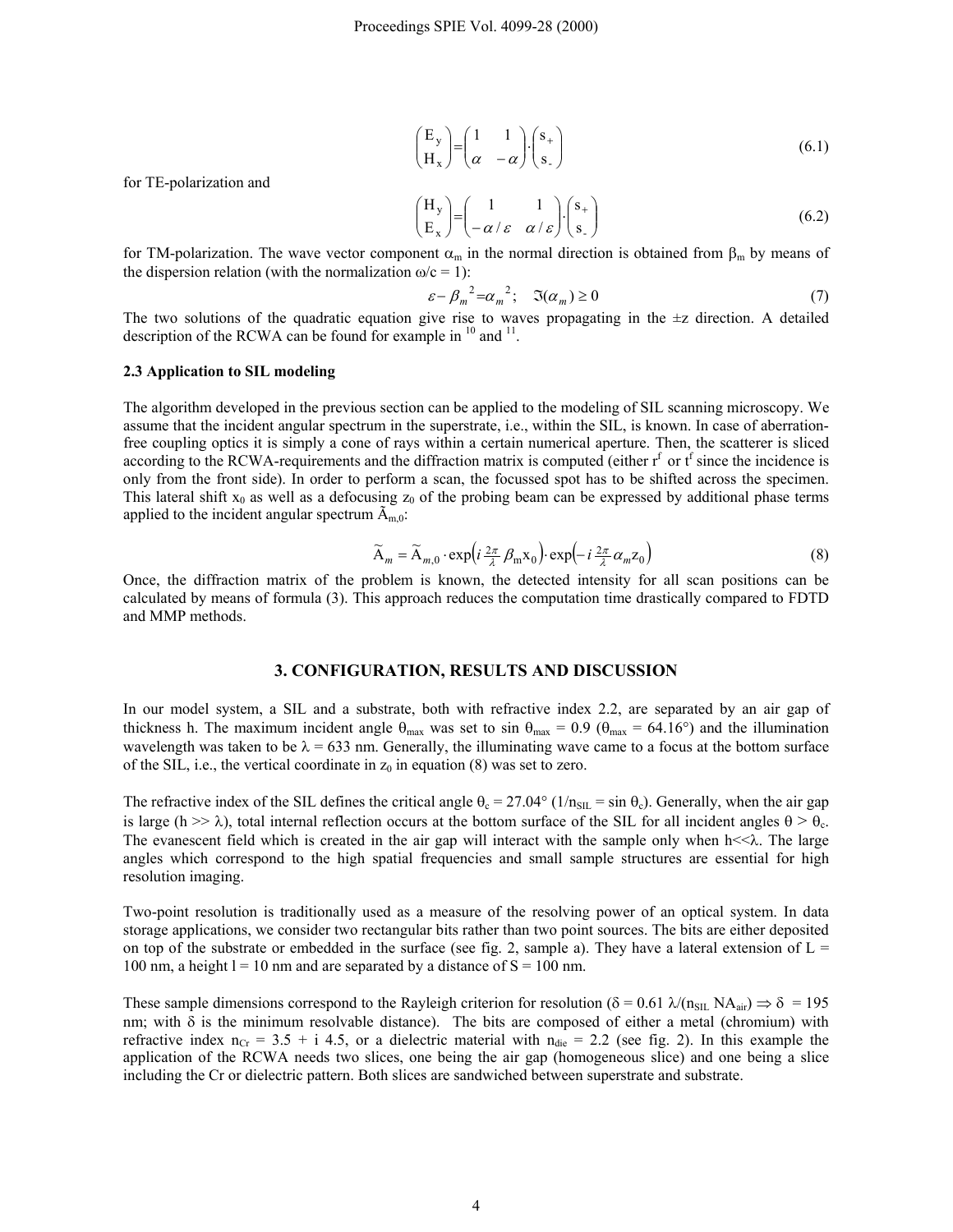

**Fig.2:** Schematic diagram of the experimental setup. The focus spot is located at the bottom surface of the SIL (hemisphere). SIL and sample are separated by an air gap (h). The sample a) consists of a double line of embedded Chromium bits in a dielectric with  $n = 2.2$  and sample b) is a patterned dielectric. In both, SIL body and sample substrate we distinguish between "allowed-" and "forbidden-" excitation and detection range.

In the first simulation we studied the detection signal dependence on the illumination and imaging geometry. A sample with Cr bits embedded in the substrate was chosen. The air gap is set to zero. Fig. 3 shows the transmission efficiency as a function of the lateral focus position in TE – polarization for five different excitation and detection configurations (As common, the efficiency relates the total detected intensity to the incident intensity). The bits are centered at  $x=0$  and  $x=-0.2 \mu m$ .

In both the illumination and detection geometry we distinguish between the inner cone and the outer ring which are separated by the critical angle  $\theta_c$ . Following Hecht et al. <sup>12</sup> we consider the outer ring to be the "forbidden" region and consider the cone to be the "allowed" region (compare fig. 2).

The first curve (solid line) in fig. 3 shows the detection efficiency when both illumination and imaging are carried out over the full angle range ( $0 \le \sin \theta \le 0.9$ ). Note that the radiation scattered into angles  $\theta > \theta_c$  would be totally reflected at the bottom face of a plane parallel substrate. The detection of this part of the transmitted radiation requires a substrate with curved bottom surface such as a half sphere.

Approximately one micron away from the Cr bits, the detection efficiency is 100 %. This is expected because at this lateral position the SIL material and substrate form a homogeneous structure ( $h = 0$  nm) and the incident light is directly transferred to the corresponding detection region. When the focus is scanned over the chromium bits the transmission efficiency is reduced to about 50 % due to reflection and absorption. In the center between the chromium bits a local maximum of 65 % in the efficiency curve occurs.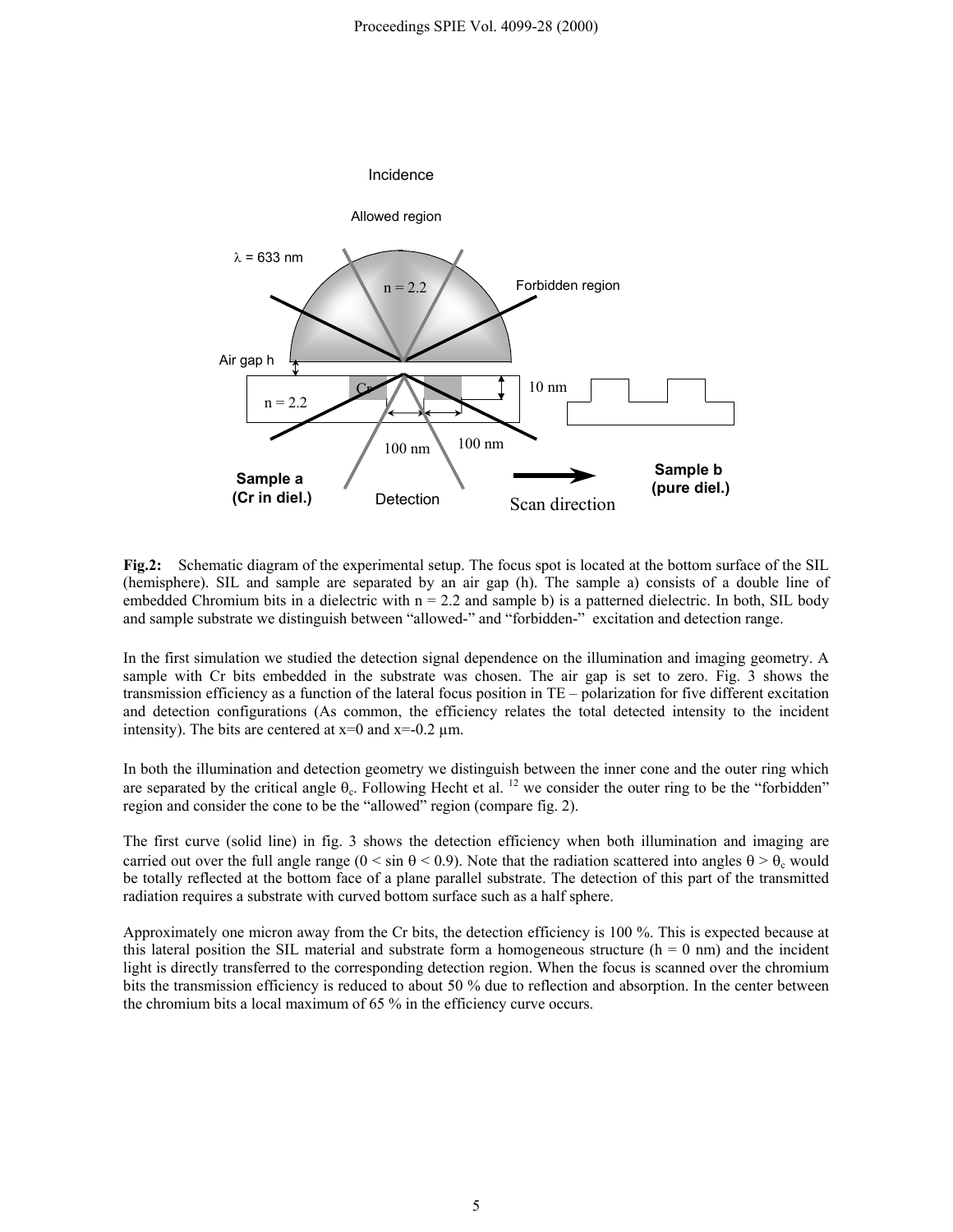

**Fig.3:** Transmitted efficiency as a function of the lateral scan position for different excitation and detection configurations. The sample consists of two separated ( $S = 100$  nm) chromium bits with a lateral extension of  $L =$ 100 nm and a height  $l = 10$  nm embedded in a dielectric material  $(n = 2.2)$  (see figure 1, sample a).

In the following, we denote the efficiency value that is obtained by scanning over an unpatterned sample, i.e., the scanning spot is far away from the patterned bits, as offset efficiency  $\eta_{off}$ . In terms of image processing, the signal is offset compensated by this back ground signal. The absolute value of  $\eta_{off}$  depends of course on the air gap. For the further discussion and evaluation of the resolution we define the modulation depth V:

$$
V = \left| \frac{\eta_{bit} - \eta_{\text{int }er}}{\eta_{bit} - \eta_{off}} \right| \cdot 100\%
$$
\n(9)

Here,  $\eta_{\text{bit}}$  describes the efficiency detected during probing the center of a bit and  $\eta_{\text{inter}}$  relates to the notch efficiency in the middle between the two bits. The classical Rayleigh limit corresponds to  $V = 27\%$ .

Using this definition we found a modulation depth of  $V = 30\%$  for the first discussed configuration, which is comparable to the classical Rayleigh criterion.

The second curve (dashed) in fig. 3 shows the situation when the excitation is restricted to the allowed region and the detection is done over the full angle. The detection efficiency far away from the chromium structure is again 100 %. The curve clearly shows only one local minimum so that the bits are not resolved.

The following curve (dash-dotted) shows the result when the detection is limited to the allowed range and the excitation is done over the full range. Due to the limitation of the detection range, the baseline efficiency is reduced (~50 %). The curve shows only a very small local maximum between the two chromium bits so that these two structures are just barely resolved.

When exciting in the forbidden range and detecting in the full range (dotted curve), again the baseline offset shows 100 % efficiency. Compared to the peak efficiency over the bit center, the local notch between the bits is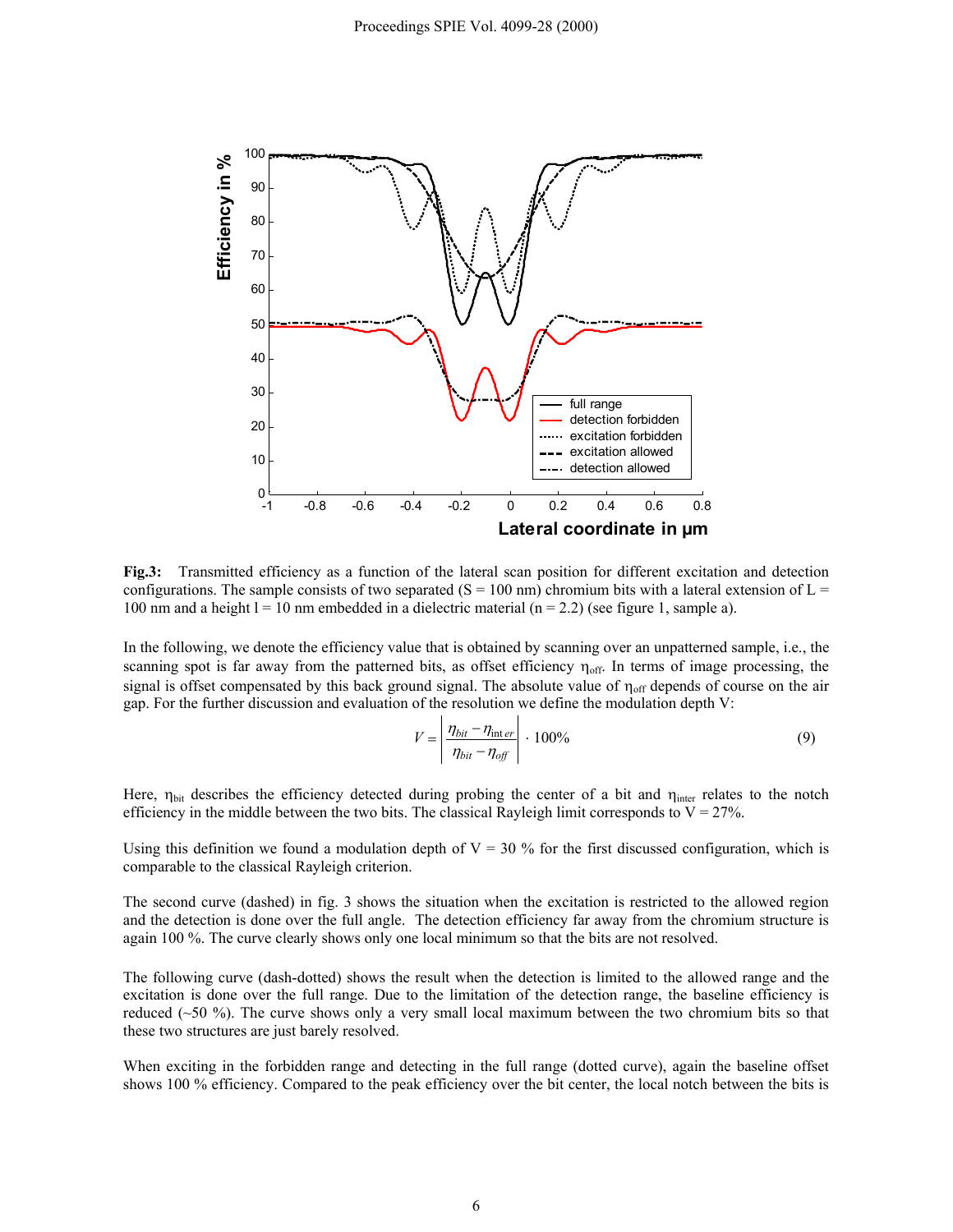very prominent. For the modulation depth we found  $V = 63$  % which is much better then the classical Rayleigh limit. Although this setup offers an excellent modulation depth it also suffers under the remarkable sidelobes which also occur in far-field microscopy with annular illumination.

The last curve in fig. 3 (light solid) shows the situation when the excitation is done over the full range but the detection is limited to the forbidden range. Here the curve shows the two bits well resolved. For the modulation depth we found  $V = 42\%$ , which is also much better than the classical Rayleigh criterion. Since the sidelobes are also reduced in this configuration, it seems to be the best choice for signal analysis.

In the following, the scanning process over the embedded chromium bits is simulated in transmission (TEpolarization) for different air gap heights between the SIL and the sample. Due to the previous discussion, here the excitation is done over the full range, but the detection is limited to the forbidden range.



**Fig. 4:** Transmitted efficiency (sample a) vs lateral scan position for different air gaps (top curve:  $h = 0$  nm, bottom curve h = 200 nm, step width 20 nm). The illumination cone comprises the full range (sin  $\theta$  = 0.9), whereas the detection is reduced to the forbidden range (annulus from sin  $\theta = 0.45$  thru sin  $\theta = 0.9$ ).

In the next diagram (fig. 4**)**, the dependency of the detection efficiency versus the lateral focus position for the different air gaps is depicted. The change of the baseline offset with the gap height is partially due to interference between SIL surface and upper substrate. Besides, it is also due to the decay of the evanescent field below the bottom SIL surface. This reduces the coupling efficiency from the forbidden range of the illumination to the substrate and thus degrades the resolution.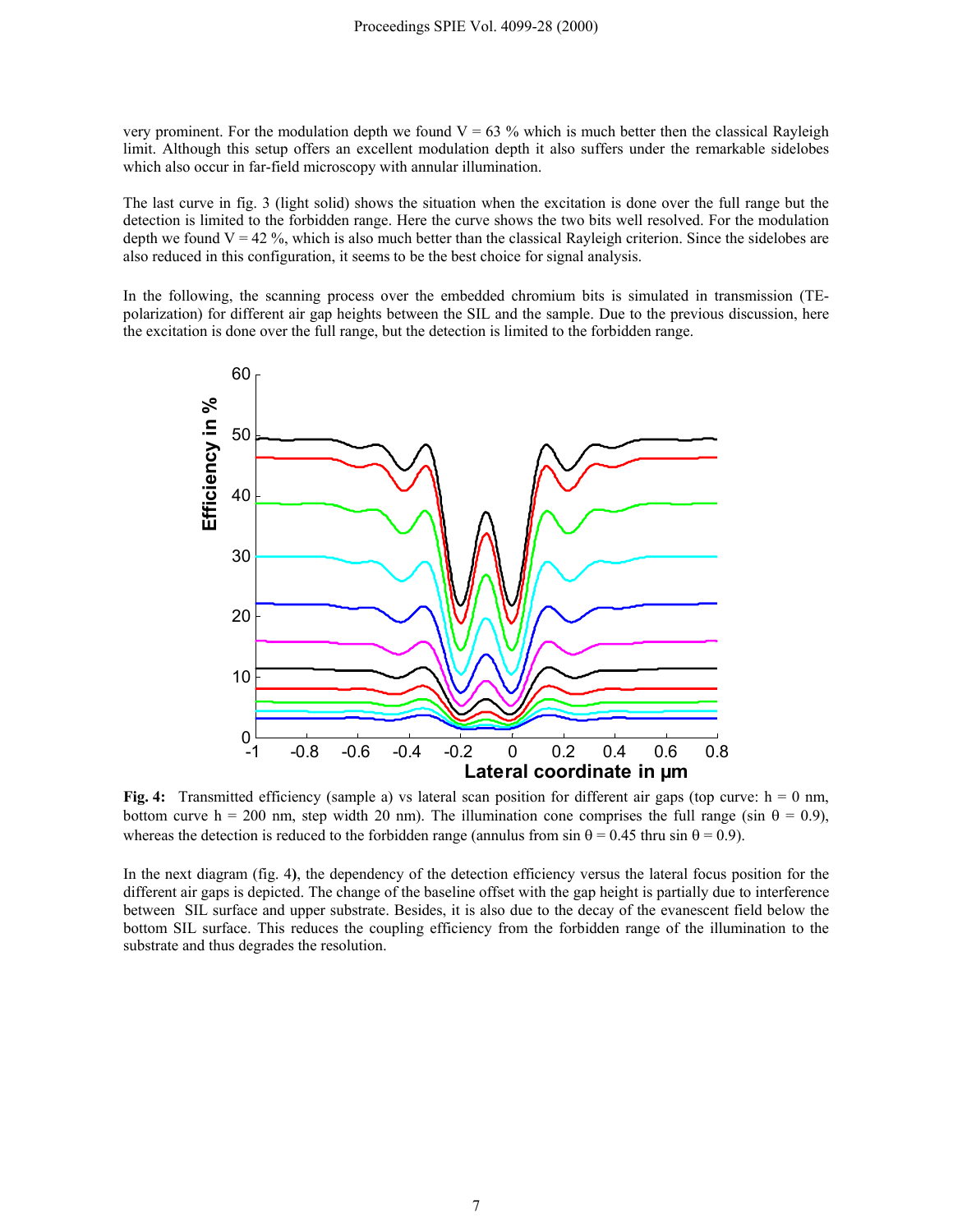

**Fig. 5:** Comparison of the transmitted efficiency (sample a) vs lateral scan position for TE- and TMpolarization  $(h = 0 \text{ nm})$  (excitation in the full range, detection reduced to the forbidden range).

With TM-polarization, the resolution also decreases with increasing separation, h. It is remarkable that the depth modulation for equivalent gap width is stronger in TM-polarization compared to the TE-polarization. The evaluation of both curves show that the Rayleigh limit ( $V = 27$ %) is reached by air gaps of 75 nm in TMpolarization and 30 nm in TE-polarization respectively. The differences between TM- and TE-polarization can be associated to the boundary conditions on the surface of the chromium bits. For TM-polarization, the electrical field remains finite at the metallic boundaries and penetrates into the metallic structure so that the effective line width is reduced and the effective space width is enlarged. This influences the reduced absorption and reflection when the focus spot is located over the bits and an increased transmission efficiency when focussing on the lateral position between the bits. For TE-polarization the electrical field nearly vanishes at the chromium surface. Therefore the effective line- and space width acts vice versa compared to the TM-polarization and the modulation depth is less prominent.

The detection efficiency versus lateral position in reflection mode is shown in fig. 6. Due to energy conservation, the baseline offsets show the opposite dependence on gap distance, compared to transmission mode. The resolution is equivalent to the transmission mode.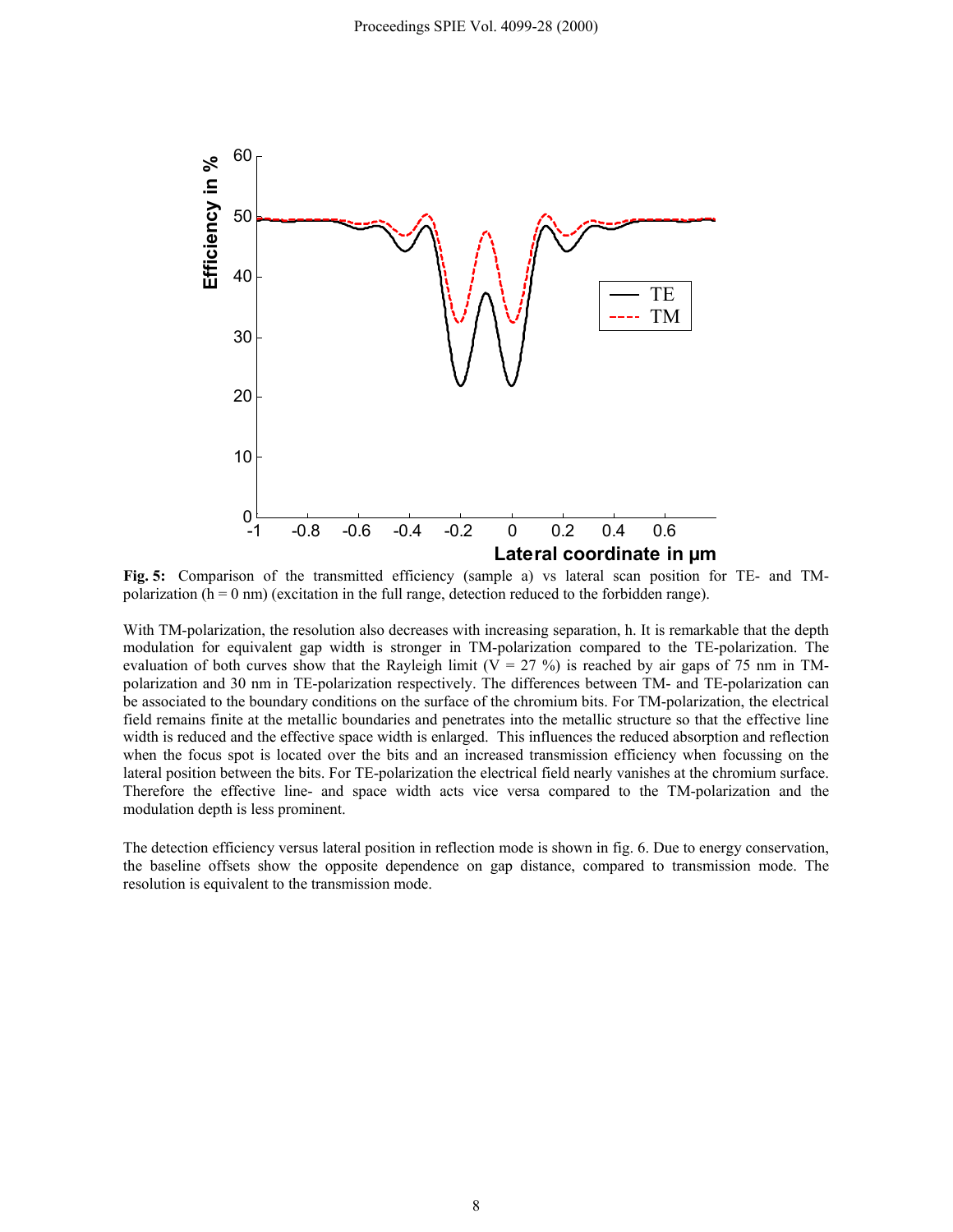

**Fig. 6:** Reflected efficiency vs lateral scan position for sample a). The different curves represent different air gaps (h). Excitation is done over the full range, detection is reduced to the forbidden range. (bottom curve:  $h = 0$ nm, top curve  $h = 200$  nm, step width 20 nm)

In the next example, we examine a structure where the Cr bits are replaced by dielectric bits ( $n = 2.2$ ) of the same dimension but now deposited on top of the substrate (fig. 2, sample b). In this case,  $h = 0$  means that the SIL is in contact with the bits. Fig. 7 exhibits the detection efficiency versus the lateral spot position. The baseline offsets show the same behavior as in fig. 6. Compared to the example with Cr bits, now the transmission efficiency is inverted. This inversion can be related to the smaller distance of the dielectric bits to the SIL, which disturbs the evanescent fields and results in an increased coupling efficiency into the substrate material. Moreover, the modulation for  $h = 0$  is weaker than that for  $h = 20$  or 40 nm. This is caused by the nonlinearity of the offset efficiency  $\eta_{off}$  versus air gap (smaller slope for h = 0 nm).

Essential in these curves is the reduced ratio of peak intensity to baseline offset. When normalizing the peak intensity over the bits and central dip to the baseline offset, the contrast seems to be very high. But in a real experiment, this advantage would be outweighted by the fact that a slight change in gap distance may disrupt the imaging and create a bit error.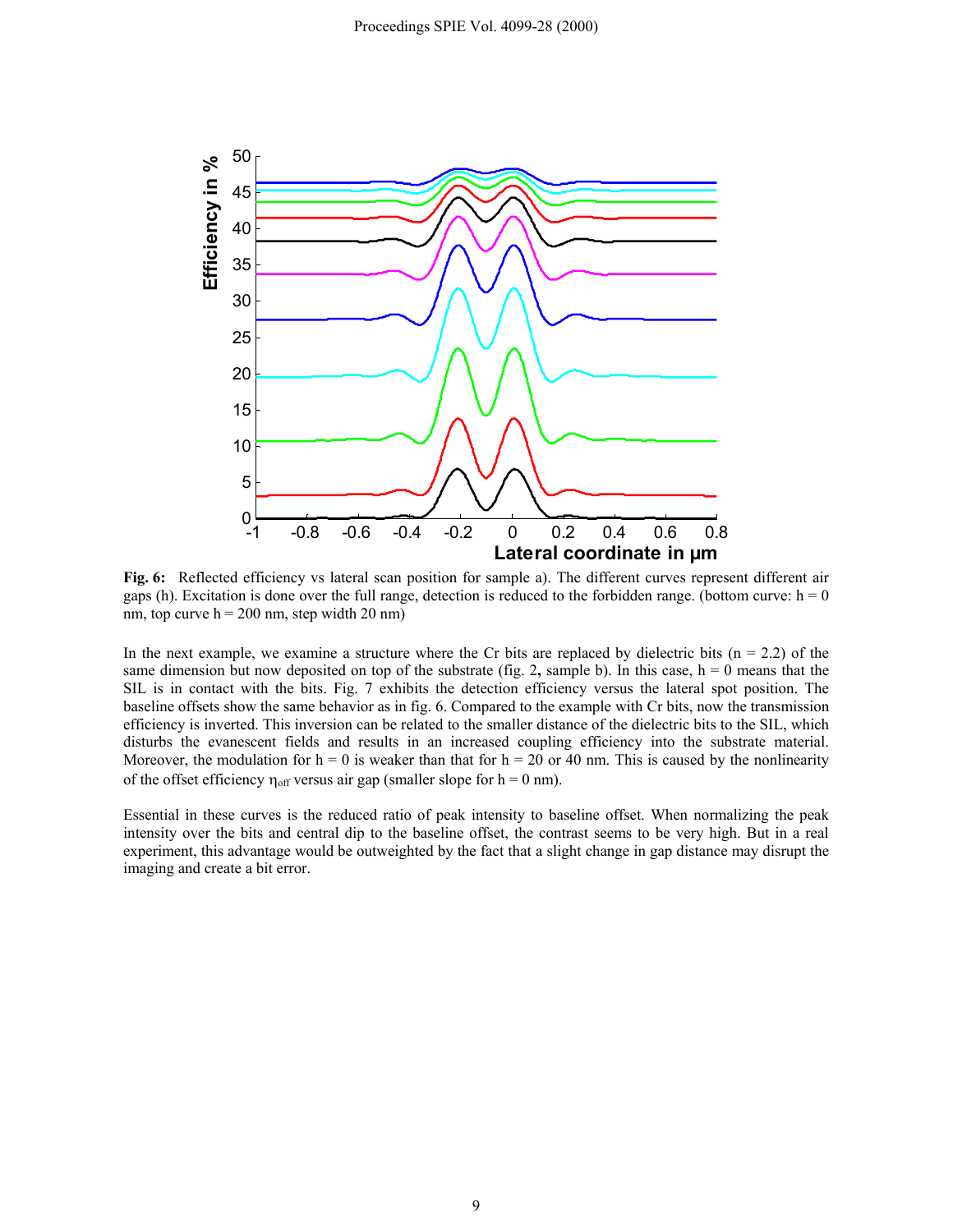

**Fig. 7** Transmitted efficiency vs lateral scan position for a patterned dielectric sample (sample b in fig. 2). Top curve:  $h = 0$  nm, bottom curve  $h = 140$  nm, step width 20 nm. (excitation in the full range, detection reduced to the forbidden range)

#### **4. CONCLUSION**

An efficient rigorous method for the modeling of solid immersion microscopy was presented. The method is particularly appealing for the numerical exploration of scanning SIL on patterned samples. It is neither restricted to a reflection or transmission regime nor to periodic patterned samples. The preliminary results obtained from the simulations are consistent. They confirm the expected superresolution power of SIL. Particularly, it has been shown that a 100 nm separated double line (linewidth 100 nm) can be clearly resolved with 633 nm probing wavelength. However, due to the decay of the evanescent waves, the air gap has to be kept both as small as possible and very stable. Distinct differences between absorbing and pure phase patterns have been observed. While chromium patterns gave a strong signal, the signal modulation from dielectric samples is weak. First numerical investigations hint that more sophisticated detection units could improve the situation.

#### **ACKNOWLEDGEMENT**

This work was financially supported by the German Ministry of Science (BMBF) with the responsibility of the Deutsche Forschungsanstalt für Luft- und Raumfahrt e.V. (DLR) under Grant No. 01 BS 608/9. We thank Prof. Karl Hehl for invaluable discussion and advice.